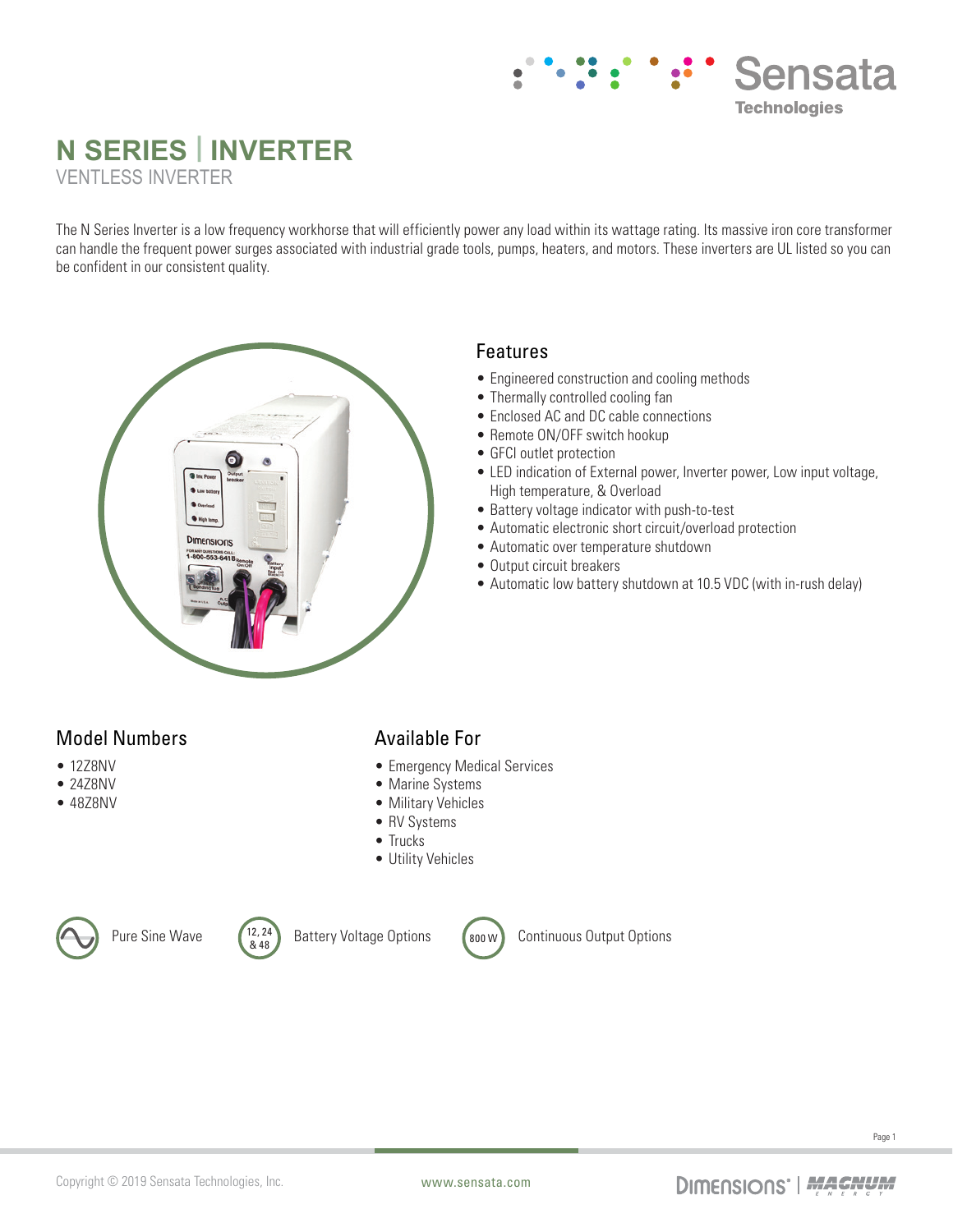

|                                | <b>12Z8NV</b>                                                  | <b>24Z8NV</b>                                                  | <b>48Z8NV</b>                                                  |
|--------------------------------|----------------------------------------------------------------|----------------------------------------------------------------|----------------------------------------------------------------|
| <b>INVERTER SPECIFICATIONS</b> |                                                                |                                                                |                                                                |
| <b>Output Power</b>            | 800 watts                                                      | 800 watts                                                      | 800 watts                                                      |
| <b>Peak Watts</b>              | 1560 watts                                                     | 1560 watts                                                     | 2040 watts                                                     |
| <b>Output Voltage</b>          | 120 VAC $\pm$ 5%                                               | 120 VAC $\pm$ 5%                                               | 120 VAC $\pm$ 5%                                               |
| <b>Peak Output Current</b>     | 13 AAC                                                         | 13 AAC                                                         | 17 AAC                                                         |
| <b>Output Current</b>          | 7 AAC                                                          | 7 AAC                                                          | 7 AAC                                                          |
| <b>Output Waveform</b>         | Pure Sine                                                      | Pure Sine                                                      | Pure Sine                                                      |
| <b>Output Frequency</b>        | 60 Hz $\pm$ 0.5 Hz                                             | 60 Hz $\pm$ 0.5 Hz                                             | 60 Hz $\pm$ 0.5 Hz                                             |
| <b>Input Voltage</b>           | 12 VDC                                                         | 24 VDC                                                         | 48 VDC                                                         |
| <b>Continuous Output Amps</b>  | 7 amps                                                         | 7 amps                                                         | 7 amps                                                         |
| <b>Efficiency</b>              | Up to 88%                                                      | Up to 88%                                                      | Up to 88%                                                      |
| <b>Phase</b>                   | Single                                                         | Single                                                         | Single                                                         |
| <b>Topology</b>                | Low Frequency                                                  | Low Frequency                                                  | Low Frequency                                                  |
| <b>Warranty</b>                | Two years                                                      | Two years                                                      | Two years                                                      |
| PHYSICAL SPECIFICATIONS        |                                                                |                                                                |                                                                |
| Weight                         | 26 lb [11.8 kg]                                                | 26 lb [11.8 kg]                                                | 27 lbs [12.3 kg]                                               |
| <b>Dimensions</b>              | 17" x 5.5" x 6.5"<br>$[43.2 \times 14 \times 16.5 \text{ cm}]$ | 17" x 5.5" x 6.5"<br>$[43.2 \times 14 \times 16.5 \text{ cm}]$ | 17" x 5.5" x 6.5"<br>$[43.2 \times 14 \times 16.5 \text{ cm}]$ |
| <b>Operating Temperature</b>   | -18° to 40° C [0° to 104° F]                                   | -18° to 40° C [0° to 104° F]                                   | -18° to 40° C [0° to 104° F]                                   |



Testing for specifications at 25° C, 12.6 VDC nominal. Specifications subject to change without notice.



**AGENCY APPROVALS & CERTIFICATIONS**

• Listed to UL/cUL 458 Power Inverter, E100666